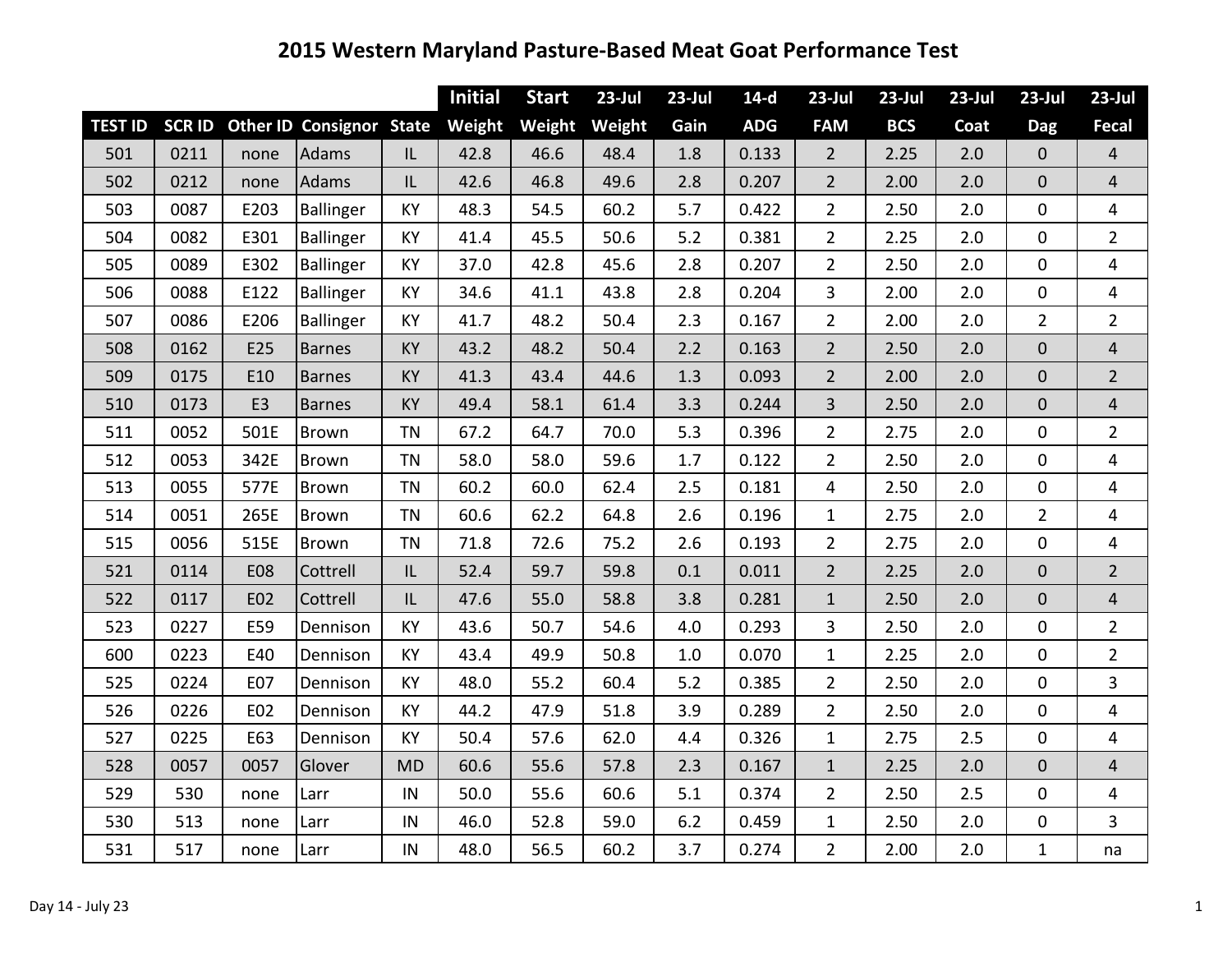|                |      |      |                                 |           | <b>Initial</b> | <b>Start</b> | $23$ -Jul | $23$ -Jul | $14-d$     | $23$ -Jul      | $23$ -Jul  | $23$ -Jul | $23$ -Jul        | $23$ -Jul      |
|----------------|------|------|---------------------------------|-----------|----------------|--------------|-----------|-----------|------------|----------------|------------|-----------|------------------|----------------|
| <b>TEST ID</b> |      |      | SCR ID Other ID Consignor State |           | Weight         | Weight       | Weight    | Gain      | <b>ADG</b> | <b>FAM</b>     | <b>BCS</b> | Coat      | <b>Dag</b>       | Fecal          |
| 532            | 504  | none | Larr                            | IN        | 62.4           | 69.0         | 71.0      | 2.0       | 0.148      | $\overline{2}$ | 2.75       | 2.0       | $\mathbf{1}$     | $\overline{3}$ |
| 533            | 601  | none | Loos                            | IL.       | 59.8           | 63.4         | 65.6      | 2.2       | 0.167      | $\mathbf{1}$   | 2.50       | 2.0       | $\mathbf{0}$     | 3              |
| 534            | 600  | none | Loos                            | IL.       | 57.6           | 58.5         | 62.8      | 4.3       | 0.319      | $\overline{2}$ | 2.00       | 2.0       | $\mathbf 0$      | $\overline{3}$ |
| 535            | 704  | none | Loos                            | IL.       | 46.0           | 48.6         | 51.6      | 3.0       | 0.222      | $\overline{2}$ | 2.00       | 2.0       | $\mathbf{0}$     | $\overline{4}$ |
| 536            | 003  | none | Loyd                            | <b>NC</b> | 60.6           | 57.4         | 61.2      | 3.9       | 0.285      | $\overline{2}$ | 2.25       | 2.0       | $\mathbf{1}$     | 4              |
| 537            | 001  | none | Loyd                            | NC        | 67.4           | 62.7         | 66.2      | 3.5       | 0.259      | $\overline{2}$ | 2.50       | 2.5       | $\mathbf 0$      | 4              |
| 538            | 002  | none | Loyd                            | NC        | 58.8           | 56.1         | 59.2      | 3.1       | 0.230      | $\overline{2}$ | 2.00       | 2.0       | $\mathbf 0$      | $\overline{4}$ |
| 539            | 0237 | none | Majancsik                       | <b>KY</b> | 41.4           | 48.4         | 54.4      | 6.0       | 0.444      | $\overline{2}$ | 2.50       | 2.0       | $\mathbf{1}$     | $\overline{2}$ |
| 540            | 0253 | none | Majancsik                       | <b>KY</b> | 38.4           | 40.7         | 43.6      | 2.9       | 0.215      | $\overline{2}$ | 2.50       | 2.0       | $\mathbf 0$      | $\overline{2}$ |
| 541            | 0222 | none | Majancsik                       | KY        | 38.8           | 42.8         | 45.6      | 2.9       | 0.211      | $\overline{2}$ | 2.50       | 2.0       | $\mathbf{0}$     | $\overline{2}$ |
| 542            | 0211 | none | Majancsik                       | <b>KY</b> | 41.2           | 47.8         | 51.4      | 3.7       | 0.270      | $\overline{2}$ | 2.50       | 2.0       | $\mathbf 0$      | $\overline{4}$ |
| 543            | R126 | none | Maynard<br>Dishman              | <b>TN</b> | 63.2           | 64.9         | 64.2      | $-0.6$    | $-0.048$   | $\overline{2}$ | 2.50       | 2.0       | $\mathbf 0$      | $\overline{3}$ |
| 544            | R020 | none | Maynard<br>Dishman              | <b>TN</b> | 55.4           | 59.1         | 59.4      | 0.3       | 0.022      | 3              | 2.50       | 2.0       | $\mathbf 0$      | $\overline{2}$ |
| 546            | 3953 | E175 | Murphy                          | <b>NJ</b> | 58.0           | 63.1         | 66.8      | 3.7       | 0.274      | $\overline{2}$ | 2.50       | 2.0       | $\mathbf{0}$     | $\overline{4}$ |
| 547            | 3944 | E170 | Murphy                          | <b>NJ</b> | 45.6           | 55.3         | 59.6      | 4.3       | 0.319      | $\mathbf{1}$   | 2.00       | 2.0       | $\mathbf{1}$     | $\overline{2}$ |
| 548            | 3847 | E120 | Murphy                          | <b>NJ</b> | 65.4           | 76.8         | 83.6      | 6.8       | 0.507      | $\overline{2}$ | 2.50       | 2.0       | $\mathbf{1}$     | $\overline{4}$ |
| 549            | 3737 | E113 | Murphy                          | <b>NJ</b> | 66.8           | 76.1         | 80.2      | 4.1       | 0.304      | $\mathbf{1}$   | 2.50       | 1.5       | $\mathbf{0}$     | $\overline{4}$ |
| 550            | 3938 | E163 | Murphy                          | <b>NJ</b> | 61.6           | 71.9         | 75.2      | 3.3       | 0.244      | $\mathbf{1}$   | 2.50       | 2.0       | $\mathbf{0}$     | $\overline{2}$ |
| 551            | 1520 | none | Nelson                          | <b>MD</b> | 45.2           | 47.1         | 52.4      | 5.4       | 0.396      | $\overline{2}$ | 2.00       | 2.0       | $\mathbf 0$      | 3              |
| 552            | 1513 | none | Nelson                          | <b>MD</b> | 49.8           | 49.5         | 49.0      | $-0.5$    | $-0.033$   | $\overline{2}$ | 2.00       | 2.0       | 3                | na             |
| 553            | 1515 | none | Nelson                          | <b>MD</b> | 38.0           | 43.2         | 41.6      | $-1.6$    | $-0.115$   | 3              | 2.00       | 2.0       | $\overline{2}$   | 4              |
| 554            | 1507 | none | Nelson                          | <b>MD</b> | 48.6           | 51.4         | 55.2      | 3.9       | 0.285      | $\overline{2}$ | 2.00       | 2.0       | $\mathbf 0$      | $\mathbf{3}$   |
| 555            | 1518 | none | Nelson                          | <b>MD</b> | 37.6           | 36.2         | 43.6      | 7.4       | 0.548      | $\overline{2}$ | 2.00       | 2.0       | $\pmb{0}$        | $\overline{2}$ |
| 556            | 1503 | none | Peters                          | <b>NC</b> | 38.2           | 41.8         | 41.0      | $-0.8$    | $-0.056$   | 3              | 2.00       | 2.0       | $\boldsymbol{0}$ | $\overline{4}$ |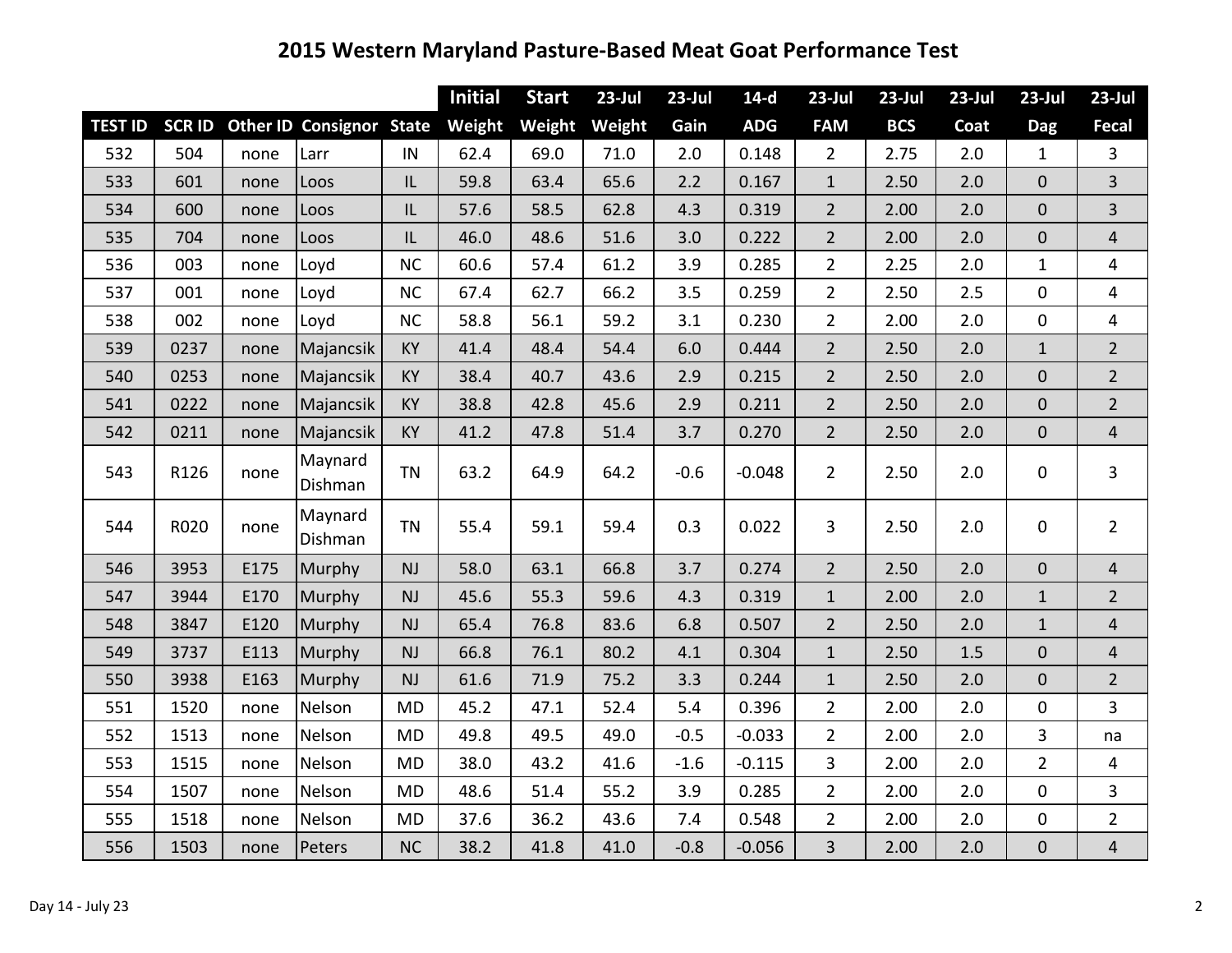|                |      |      |                                        |           | <b>Initial</b> | <b>Start</b> | $23$ -Jul | $23$ -Jul | $14-d$     | $23$ -Jul      | $23$ -Jul  | $23$ -Jul | $23$ -Jul      | $23$ -Jul               |
|----------------|------|------|----------------------------------------|-----------|----------------|--------------|-----------|-----------|------------|----------------|------------|-----------|----------------|-------------------------|
| <b>TEST ID</b> |      |      | <b>SCR ID Other ID Consignor State</b> |           | Weight         | Weight       | Weight    | Gain      | <b>ADG</b> | <b>FAM</b>     | <b>BCS</b> | Coat      | <b>Dag</b>     | <b>Fecal</b>            |
| 557            | 1505 | none | Peters                                 | <b>NC</b> | 32.6           | 37.8         | 40.6      | 2.8       | 0.207      | $\overline{2}$ | 2.00       | 2.0       | $\overline{0}$ | $\overline{2}$          |
| 558            | 1507 | none | Peters                                 | <b>NC</b> | 38.6           | 42.1         | 46.8      | 4.8       | 0.352      | $\overline{2}$ | 2.50       | 2.0       | $\mathbf{0}$   | $\overline{2}$          |
| 559            | 1517 | none | Peters                                 | <b>NC</b> | 41.2           | 46.8         | 52.0      | 5.3       | 0.389      | $\mathbf{1}$   | 2.75       | 2.0       | $\overline{0}$ | $\overline{3}$          |
| 560            | 1509 | none | Peters                                 | <b>NC</b> | 42.0           | 50.3         | 51.2      | 1.0       | 0.070      | $\overline{3}$ | 2.50       | 2.0       | $\mathbf 0$    | 3                       |
| 561            | 1501 | none | Pinneo                                 | <b>KS</b> | 57.4           | 60.7         | 58.4      | $-2.3$    | $-0.170$   | $\overline{2}$ | 2.75       | 2.0       | $\mathbf 0$    | 4                       |
| 562            | 1503 | none | Pinneo                                 | <b>KS</b> | 43.2           | 50.2         | 53.8      | 3.7       | 0.270      | $\mathbf{1}$   | 2.00       | 2.0       | $\mathbf{0}$   | $\overline{2}$          |
| 563            | 1515 | none | Pinneo                                 | <b>KS</b> | 47.2           | 53.1         | 55.6      | 2.6       | 0.189      | $\overline{2}$ | 2.50       | 2.0       | $\mathbf{1}$   | $\overline{2}$          |
| 564            | 1567 | none | Pinneo                                 | <b>KS</b> | 44.4           | 48.0         | 48.8      | 0.8       | 0.063      | $\overline{2}$ | 2.25       | 2.0       | $\mathbf 0$    | $\overline{2}$          |
| 565            | 413  | none | Pursel                                 | PA        | 55.6           | 55.4         | 58.6      | 3.2       | 0.237      | $\overline{2}$ | 2.75       | 2.0       | $\mathbf 0$    | $\overline{4}$          |
| 566            | 0001 | none | Purich                                 | VT        | 48.0           | 53.6         | 53.8      | 0.3       | 0.019      | $\overline{2}$ | 2.25       | 2.0       | $\mathbf{0}$   | $\overline{2}$          |
| 567            | 0005 | none | Purich                                 | VT        | 43.0           | 47.8         | 44.4      | $-3.4$    | $-0.248$   | $\overline{2}$ | 2.00       | 2.0       | $\mathbf 0$    | $\overline{2}$          |
| 568            | 0002 | none | Purich                                 | VT        | 52.4           | 57.7         | 61.8      | 4.1       | 0.304      | $\overline{2}$ | 2.75       | 2.0       | $\mathbf 0$    | 4                       |
| 599            | 0087 | 10   | Reece                                  | <b>TN</b> | 47.8           | 53.0         | 54.8      | 1.8       | 0.133      | $\overline{2}$ | 2.25       | 2.5       | $\mathbf{0}$   | $\overline{\mathbf{r}}$ |
| 570            | 0085 | 6    | Reece                                  | <b>TN</b> | 50.6           | 50.9         | 57.6      | 6.8       | 0.500      | $\overline{2}$ | 2.50       | 2.0       | $\overline{2}$ | $\overline{\mathbf{3}}$ |
| 571            | 0088 | 18   | Reece                                  | <b>TN</b> | 52.8           | 57.8         | 57.0      | $-0.8$    | $-0.056$   | $\overline{2}$ | 2.25       | 2.0       | $\overline{2}$ | $\overline{2}$          |
| 572            | 0009 | 202  | Slavens                                | <b>KS</b> | 48.0           | 52.1         | 55.6      | 3.5       | 0.259      | $\overline{2}$ | 3.00       | 2.0       | $\mathbf{0}$   | $\overline{2}$          |
| 573            | 0005 | 118  | Slavens                                | <b>KS</b> | 45.4           | 51.4         | 55.8      | 4.5       | 0.330      | $\overline{2}$ | 2.50       | 2.0       | $1\,$          | $\overline{3}$          |
| 574            | 0108 | none | Smith                                  | VA        | 45.6           | 49.0         | 46.6      | $-2.4$    | $-0.178$   | $\overline{2}$ | 2.00       | 2.0       | $\overline{0}$ | 4                       |
| 575            | 0110 | none | Smith                                  | VA        | 53.8           | 52.8         | 60.2      | 7.4       | 0.548      | $\mathbf{1}$   | 2.50       | 2.0       | $\overline{0}$ | $\overline{3}$          |
| 576            | 0111 | none | Smith                                  | VA        | 47.8           | 49.0         | 52.8      | 3.8       | 0.285      | $\overline{2}$ | 2.50       | 2.0       | $\mathbf 0$    | $\overline{2}$          |
| 577            | 0262 | none | Smith                                  | <b>VA</b> | 43.0           | 47.6         | 51.6      | 4.0       | 0.296      | $\overline{2}$ | 2.00       | 2.0       | $\mathbf{0}$   | $\overline{4}$          |
| 578            | 0109 | none | Smith                                  | VA        | 49.2           | 55.3         | 56.2      | 1.0       | 0.070      | $\overline{2}$ | 2.50       | 2.0       | $\overline{2}$ | $\overline{2}$          |
| 579            | 1514 | none | Torrens                                | <b>NC</b> | 53.6           | 55.3         | 59.0      | 3.8       | 0.278      | $\overline{2}$ | 2.75       | 2.0       | $\mathbf{0}$   | 4                       |
| 580            | 1515 | none | Torrens                                | <b>NC</b> | 50.6           | 50.0         | 52.2      | 2.2       | 0.163      | $\overline{2}$ | 2.00       | 2.0       | $\mathbf 0$    | $\overline{\mathbf{3}}$ |
| 581            | 043  | 1503 | Weber                                  | IL.       | 52.4           | 58.6         | 59.6      | 1.1       | 0.078      | $\overline{2}$ | 2.00       | 2.0       | $\mathbf 0$    | $\overline{\mathbf{r}}$ |
| 582            | 045  | 1505 | Weber                                  | IL.       | 49.4           | 58.5         | 59.0      | 0.5       | 0.037      | $\overline{2}$ | 2.50       | 2.5       | $\overline{0}$ | $\overline{4}$          |